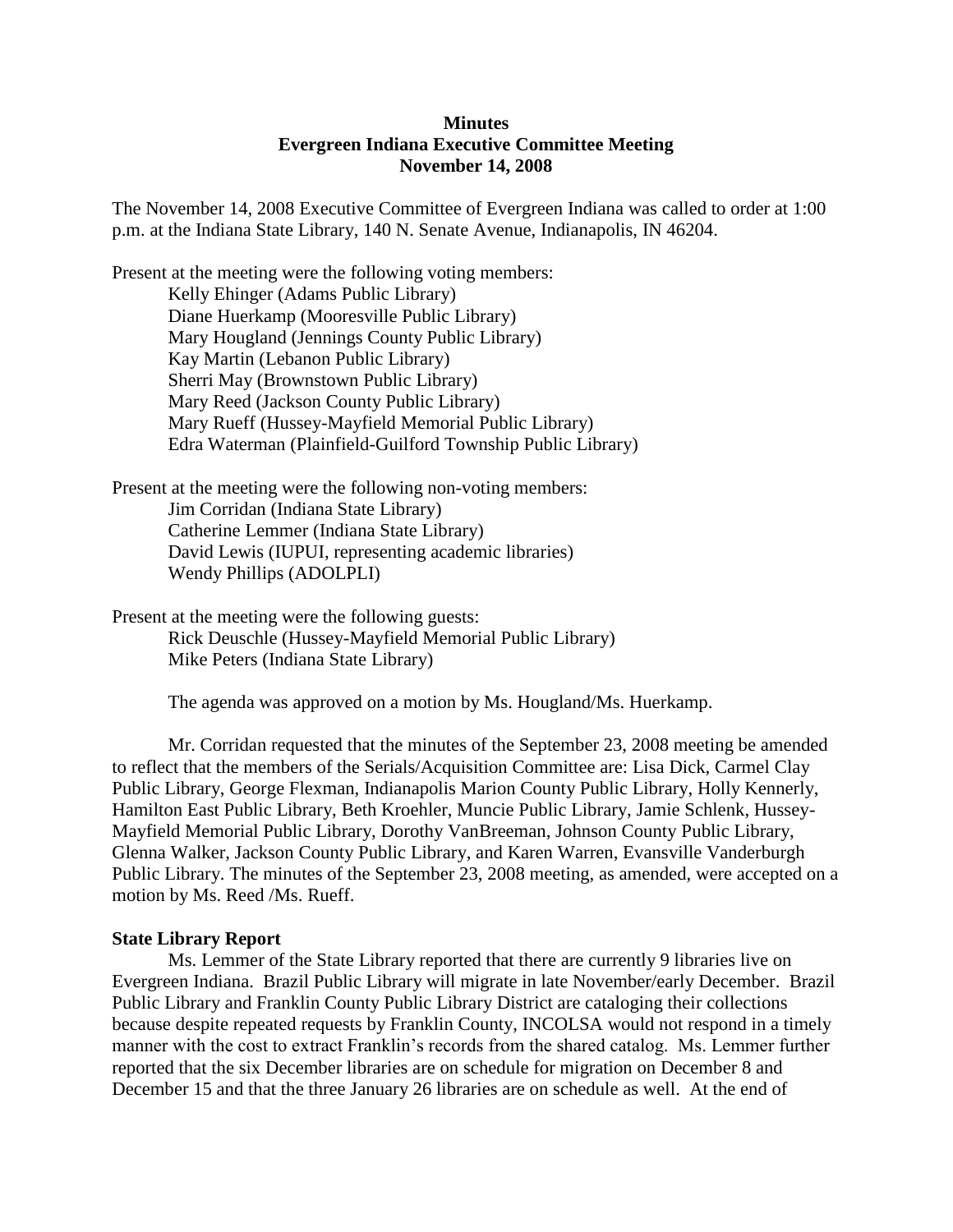January, there will be 19 libraries live on Evergreen Indiana serving over 230,000 Indiana residents.

Ms. Lemmer also reported that Creative DataProducts was close to finalizing the 19 individual patron card proofs and that the new patron cards should arrive in early December. Mr. Corridan noted that in the future it may be more efficient for the migrating libraries to purchase the cards and be reimbursed by the State Library. At that point Ms. Huerkamp asked if the last line of the patron card could be changed from "Fee is charged for replacement card." to "A fee is charged for a replacement card." Ms. Lemmer agreed to ask for the change if it would not delay the card processing.

Mr. Corridan reported that academic and school libraries and the Department of Corrections have expressed interest in Evergreen. The possibility of a pilot project with 5 or 6 schools is currently being explored for 2009.

In response to a question from Ms. Hougland, Mr. Corridan noted that the State Library plans to continue to provide support to libraries interested in joining Evergreen. He noted that the State Budget Agency is looking at ways to cut across state agencies, but supports Evergreen.

## **Nominating Committee**

The Executive Committee has a vacancy as a result of Ms. Hemmerling leaving the Colfax Perry Township Public Library. A nominating committee comprised of Ms. May and Ms. Huerkamp was established to identify two nominees from member libraries that are Class C libraries. The committee shall provide the Executive Committee with two nominee by the next meeting. The nominees will then be voted on by mail ballot by the Class C member libraries. The newly elected committee member will serve out the Ms. Hemmerling's remaining term until June 2009.

## **Committee Reports**

- A. Circulation Committee: The Evergreen Indiana Circulation Policy and the Evergreen Indiana Circulation Policies were recommended by the Circulation Committee for review and approval of the Executive Committee. Discussed by the Executive Committee:
	- Hold Period currently patrons are allowed one week to pick up a hold after it arrives at the patron's home library. The Committee agreed that shortening this period was not in the best interests of patrons. Jim Corridan reported that to assist member libraries in satisfying patron requests in a timely manner, "lending libraries" would get a second subsidized InfoExpress delivery day at a cost of \$75 (per day) to the library. This will become available in January 2009.
	- Each library should have its own circulation that covers local policies but does not contradict the Evergreen Indiana Circulation Policy.
	- Damaged Items While checking in damaged items, the staff can change an item's status to damaged. The system will prompt the staff to fine the patron, but the actual fine must be done manually by going into the patron record. The State Library is currently working with Equinox on a software modification that would automatically insert the price of the item into the bill.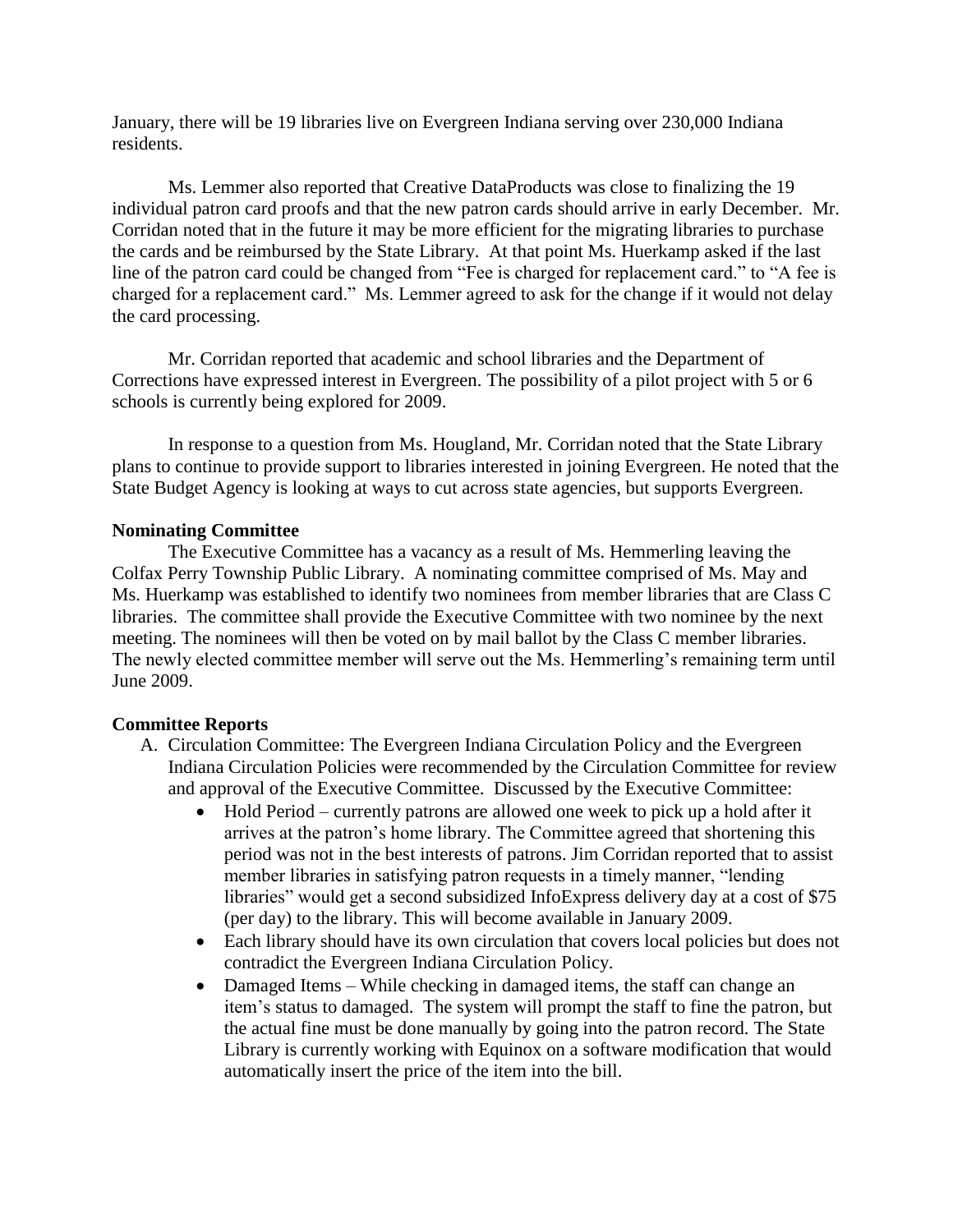- Lost Section to include a policy on damaged items this was discussed at length, but no decision was made. The Committee determined that because the libraries had different ways of treating items returned that were damaged by the patron, this issue would need to wait until we had more experience consortially before adding a policy to address it.
- Authentication of eBooks and downloadable audio-books use Although these items may have records in the catalog, only those authenticated through their local library would have access.
- Staff as fine-exempt Several Executive Committee members expressed an interest in creating fine-exempt status for staff. After much discussion, the Committee agreed not to change the Evergreen policy.
- Account types The Evergreen software includes a library user profile for inhouse use. For example, if you need to check out materials for a program or a display. This user does not incur fines and has an extended circulation period. Libraries should register a new patron and give it the first name of "ProgramName" and the last name "Your Shortname-LibUse." Ms. Lemmer agreed to distribute this information to the member libraries.
- Limit of 100 items the Committee discussed at length whether to lower the 100 item limit and made no decision to change it.
- Holds limit on a motion by Ms. Hougland/Ms. Reed, the limit on the number of holds a patron may have will be raised from ten to twenty (20).
- Additional circulation modifier: On a motion by Ms. Hougland/Ms. Huerkamp, two circulation modifiers were added in a similar vein to DVDs and DVD-new: "software, gaming new" and "software, gaming." "Software, gaming new" would have loan durations of 3 days, 7 days and 14 days; no renewals; and only one may be checked out at a time. "Software, gaming" would have loan durations of 7 days, 14 days and 21 days; no renewals; and only one may be checked out at a time.
- The Evergreen Indiana Circulation Policy and the Evergreen Indiana Circulation Procedures were adopted as amended on a motion by Ms. Rueff/Ms. Ehinger. Ms. Lemmer agreed to distribute them to the member libraries.
- B. Cataloging Committee:
	- On a motion by Ms. Ehinger/Ms. Hougland, the Evergreen Indiana Cataloging Policy was accepted as amended. Ms. Lemmer agreed to distribute it to the member libraries.
	- Ms. Ehinger reported that the Cataloging Committee is discussing the training of CAT1s and how that will be accomplished. A training session will be held in December.
	- The Executive Committee wishes to recognize and commend the Cataloging Committee members for their hard work and dedication to writing the Cataloging manual and procedures.
- C. IT/Technology Committee met for the first time on October 30. Jason Boyer from Jackson County is chairing the Committee. The committee members established an online forum to discuss and solve technology issues. The committee members are: Jason Boyer, Jackson County Public Library, Jim Brown and Anna Goben, Lebanon Public Library, Kerry Green, Plainfield Public Library, Marsha Lynn, Odon Winkelpleck Public